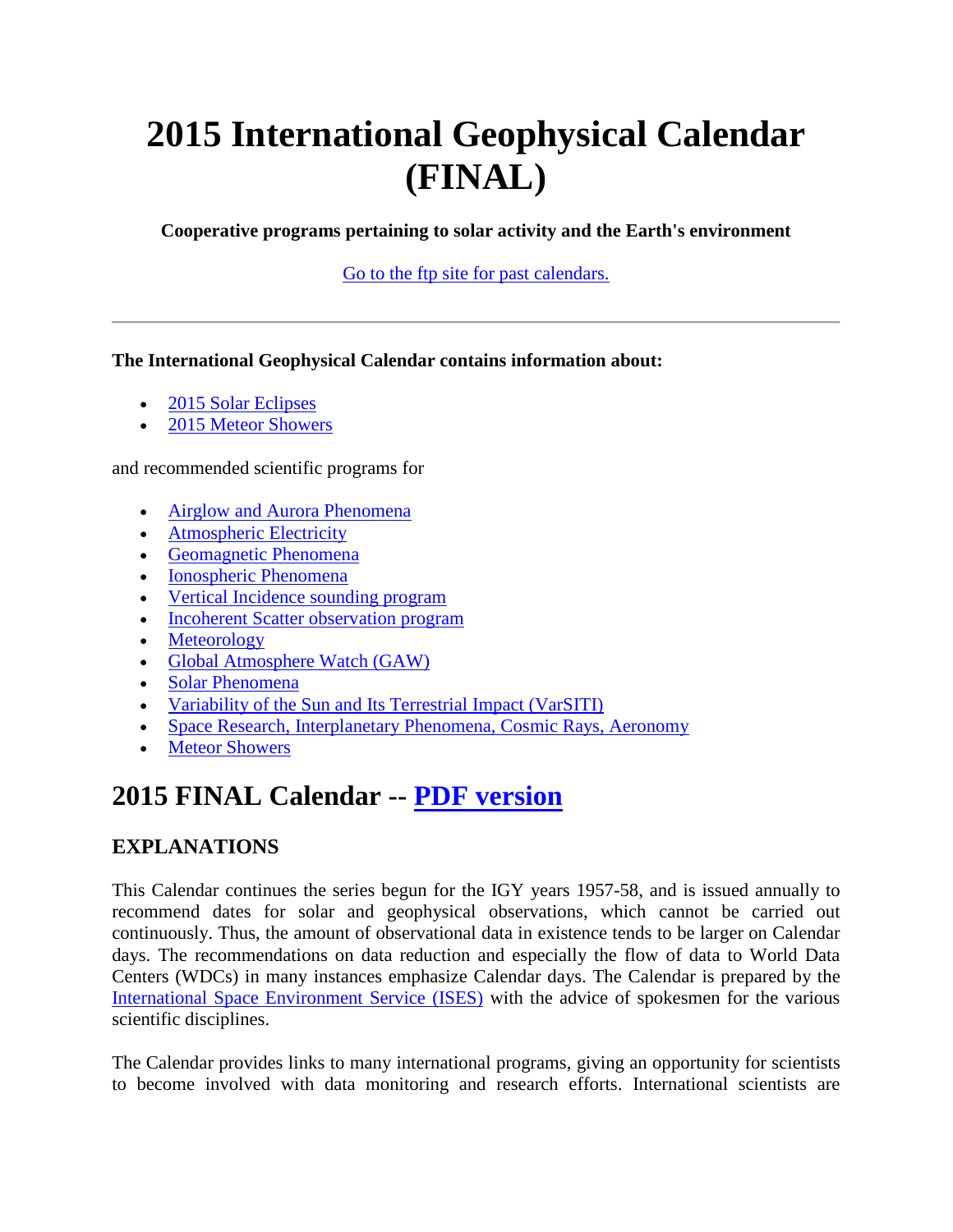encouraged to contact the key people and join the worldwide community effort to understand the Sun-Earth environment.

The definitions of the designated days remain as described on previous Calendars. Universal Time (UT) is the standard time for all world days. Regular Geophysical Days (RGD) are each Wednesday. Regular World Days (RWD) are three consecutive days each month (always Tuesday, Wednesday and Thursday near the middle of the month). Priority Regular World Days (PRWD) are the RWD which fall on Wednesdays. World Geophysical Intervals (WGI) are fourteen consecutive days in each season, beginning on Monday of the selected month, and normally shift from year to year. In 2015 the WGI are February, May, August, and November. Quarterly World Days (QWD) are one day each quarter and are the PRWD which fall in the WGI.

The [2015 FINAL](ftp://ftp.ngdc.noaa.gov/STP/publications/igc_calendars/2015/) Calendar is available in PDF format.

# <span id="page-1-0"></span>**2015 Solar Eclipses:**

There will be a total solar eclipse visible only in the Arctic, with partial phases throughout Europe, on 20 March 2015, and a partial solar eclipse visible only in Antarctica and southernmost Africa on 13 September 2015. Maps are accessible through [http://www.eclipses.info,](http://www.eclipses.info/) the site for the International Astronomical Union's Working Group on Eclipses.

- a. **20 March 2015**. A total solar eclipse will start over the northern Atlantic Ocean and proceed north, passing first the Faroe Islands, an autonomous country within Denmark, and then the Svalbard Archipelago, which is controlled by Norway under a 1920 treaty. In the Faroes, which are at the eastern edge of totality, the eclipse will last about 2 m 15 s centered at 9:42 UTC at an altitude of about 20°. The path will be 443 km wide and the Moon will subtend an angle 4% larger than that of the Sun. Iceland will be to the west of the path by about 100 km at its closest point, with 97% of the solar diameter covered at Reykjavik. On the Spitsbergen island of Svalbard, the eclipse will last about 2 m 23 s at an altitude of about 11° but with slightly better weather statistics based on past satellite imaging (available from meteorologist Jay Anderson at [http://eclipser.ca\)](http://eclipser.ca/). The eclipse will be centered at 10:12 UTC; the path width at that time will be 407 km. The partial phases will be visible throughout Europe as well as from the western half of Asia and northwestern Africa. London will have an 87% eclipse, Paris an 80% eclipse centered at 9:30 UTC in the midst of 2 h 18 min of partials, and Moscow a 65% eclipse at the midst of 2 h 50 m of partials centered on 10:20 UTC. In Africa and extending eastward, the southern limit of the partial eclipse will extend from Guinea on the west through Burkina Faso, southern Nigeria, northern Chad, the midst of Egypt, northern Saudi Arabia, mid-Iraq, northern Iran, southern Turkmenistan, southern Uzbekistan, southern Kyrgyzstan, extreme northwestern China, and western Mongolia. On the western limit, the eclipse will be barely visible in easternmost Newfoundland and Labrador and on St. Pierre et Miquelon.
	- o [Map of total solar eclipse 20 March 2015](http://wwpw.eclipsewise.com/solar/SEprime/2001-2100/SE2015Mar20Tprime.html) (by Fred Espenak)
	- o [Interactive Google map of total solar eclipse 20 March 2015](http://xjubier.free.fr/en/site_pages/solar_eclipses/xSE_GoogleMap3.php?Ecl=+20150320) (by Xavier Jubier)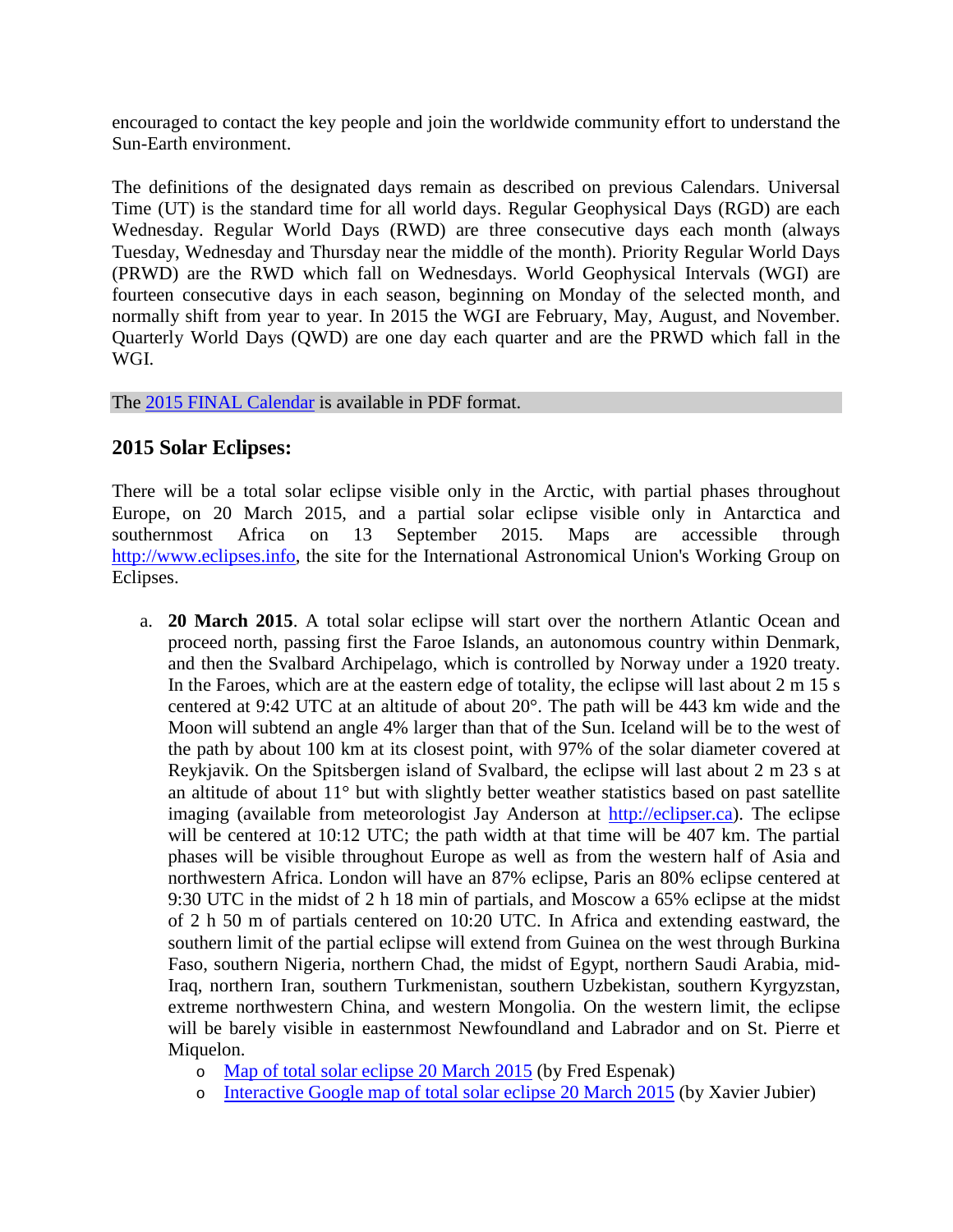- b. **13 September 2015**. A partial eclipse will be visible, with up to 78% coverage, from the side of Antarctica facing northward toward Africa and Asia over to Australia. Only southernmost Africa will see partial phases other than those visible from Antarctica. At 5:43 UTC, 42% of the solar diameter will be covered as seen from Cape Town, South Africa, in the midst of 2 h 5 m of partial phases, at an altitude of  $10^{\circ}$  in the east. Gabarone, Botswana will have 23% coverage; Windhoek, Namibia, 19% coverage; Harare, Zimbabwe 7% coverage; Lusaka, Zambia, only 2% coverage; and minimal coverage in southernmost Malawi, Mozambique, and Madagascar. The northern limit passes through Reunion Island; Mauritius is north of the limit. The French Southern & Antarctic Lands as well as Heard Island & McDonald Islands will have about 40% coverage with the sun 32° high in the sky. Also in mid-Ocean, Marion Island and Prince Edward Island have about 56% coverage at an altitufde of 25°.
	- o [Map of partial solar eclipse 13 September 2015](http://wwpw.eclipsewise.com/solar/SEprime/2001-2100/SE2015Sep13Pprime.html) (by Fred Espenak)
	- o [Interactive Google map of partial solar eclipse 13 September 2015](http://xjubier.free.fr/en/site_pages/solar_eclipses/xSE_GoogleMap3.php?Ecl=+20150913&Acc=2&Umb=0&Lmt=1&Mag=1&Max=1) (by Xavier Jubier)

We thank Fred Espenak (Arizona) and Xavier Jubier (Paris) for their data and maps. Espenak's new *Thousand Year Canon of Solar Eclipses 1501 to 2500* is available from [www.astropixels.com/pubs,](http://www.astropixels.com/pubs/) and is the successor to earlier Canons and the NASA website that he ran. It and other work of Espenak, much of it formerly on the NASA website, is now available at [www.EclipseWise.com.](http://www.eclipsewise.com/)

Information assembled by Jay M. Pasachoff, Williams College (Williamstown, Massachusetts), Chair, International Astronomical Union's [Working Group on Eclipses,](http://www.eclipses.info/) with thanks to Fred Espenak (Arizona; NASA's Goddard Space Flight Center, ret.) and Xavier Jubier (Paris) for their data and maps.

#### • **Eclipse References:**

- o Fred Espenak, Thousand Year Canon of Solar Eclipses 1501 to 2500, 2014 (ISBN-10: 194 1983006); [www.astropixels.com/pubs](http://www.astropixels.com/pubs/)
- o Fred Espenak, Five Millennium Canon of Solar Eclipses: -1999 to +3000, 2006<br>(NASA/TP-2006-214141); http://eclipse.gsfc.nasa.gov; [http://eclipse.gsfc.nasa.gov;](http://eclipse.gsfc.nasa.gov/) <http://eclipse.gsfc.nasa.gov/OH/OH2014.html>
- o Leon Golub and Jay M. Pasachoff, [The Solar Corona,](http://web.williams.edu/Astronomy/corona/) 2nd ed., Cambridge University Press, 2010 (ISBN-10: 052188201X).
- o [Jay M. Pasachoff](http://www.williams.edu/Astronomy/jay) and Alex Filippenko, [The Cosmos: Astronomy in the New](http://www.cengage.com/cgi-wadsworth/course_products_wp.pl?fid=M20b&product_isbn_issn=9780495013037&discipline_number=0)  [Millennium,](http://www.cengage.com/cgi-wadsworth/course_products_wp.pl?fid=M20b&product_isbn_issn=9780495013037&discipline_number=0) 4th ed., Cambridge University Press, 2014 (ISBN-10: 049501303X).
- o Leon Golub and Jay M. Pasachoff[,Nearest Star: The Surprising Science of Our](http://web.williams.edu/astronomy/neareststar/)  [Sun,](http://web.williams.edu/astronomy/neareststar/) 2nd edition, Cambridge University Press, 2014 (ISBN-10: 1107672643).
- o Jay M. Pasachoff, [The Complete Idiot's Guide to the Sun,](http://web.williams.edu/astronomy/sun/) Alpha Books,2003 (ISBN-10: 1592570747).

# <span id="page-2-0"></span>**2015 Meteor Showers**

(Selected from data compiled by Alastair McBeath for the [International Meteor Organization](http://www.imo.net/calendar)  [Shower Calendar\)](http://www.imo.net/calendar):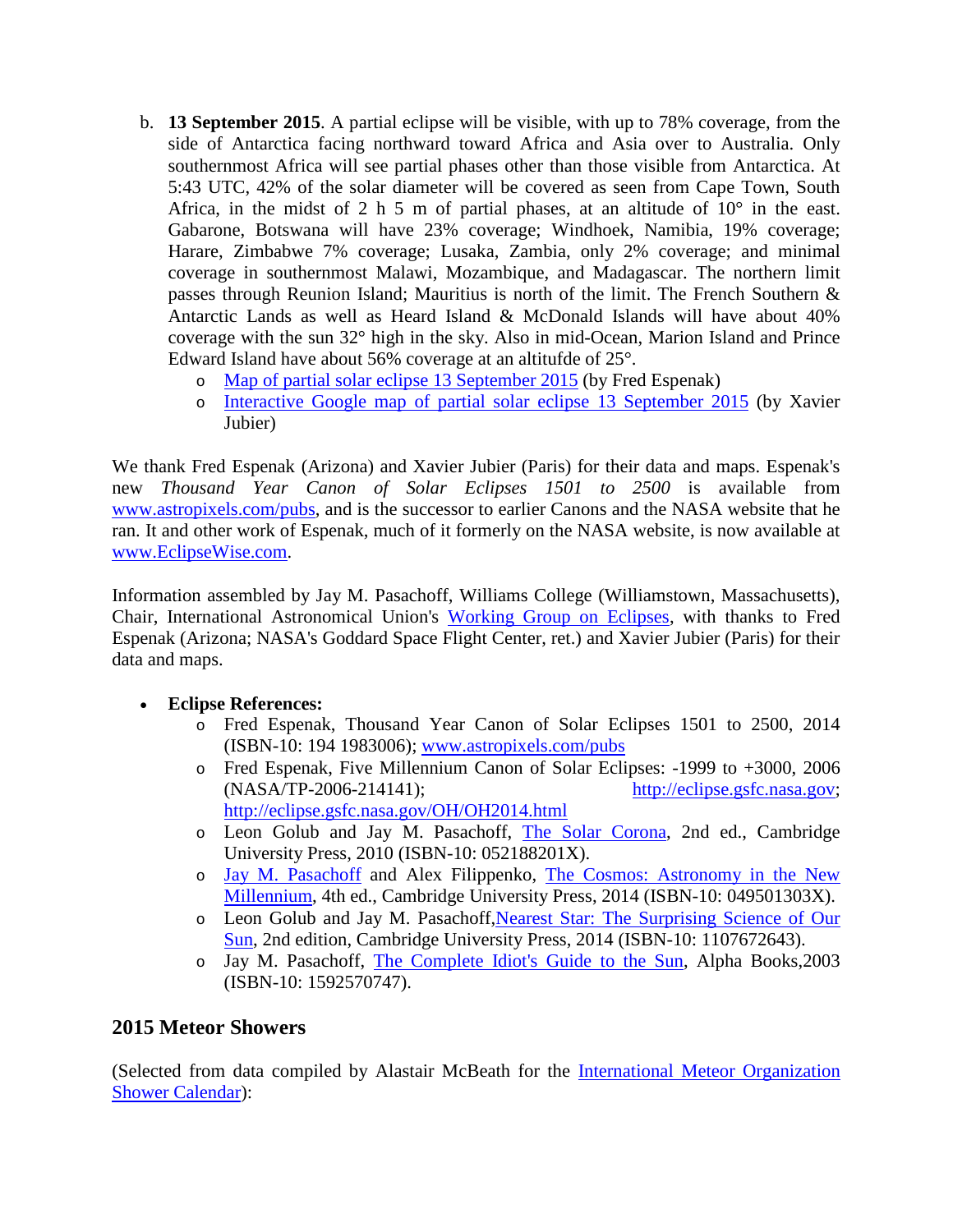- a. **Meteor outbursts** are unusual showers (often of short duration) from the crossing of relatively recent comet ejecta. Dates are for the year 2015.
	- o February 08, possibility of a fresh outburst for α-Centaurids at 11h28m.
	- o October 6, possibility of short lived outbursts for the October 5/6 meteors, sometimes called the October Camelopardalids, between 07h10m and 14h30m.
	- o October-November, possibility for a return of the Taurid 'swarm' of larger particles from about October 29 to November 10.
- b. **Annual meteor showers liable to have geophysical effects:** Dates (based on UT in year 2015) are:

| <b>Dates</b>     | Peak Time (UT)                                      | <b>Name</b>                                 |
|------------------|-----------------------------------------------------|---------------------------------------------|
| Dec 28-Jan 12    | Jan 04 01h55m                                       | Quadrantids (QUA)                           |
| Jan 28-Feb 21    | Feb 08 12h30m                                       | $\alpha$ -Centaurids (ACE)                  |
| Apr 16-Apr 25    | Apr 22 23h55m                                       | Lyrids $(LYR)^{1}$                          |
| Apr 19-May<br>28 | May 06 13h25m                                       | $\eta$ -Aquariids (ETA)                     |
| May 14-Jun<br>24 | Jun 08 00h                                          | Daytime Arietids (Ari)                      |
| May 20-Jul 05    | Jun 10 00h                                          | Daytime ζ-Perseids (Zeta Per)               |
| Jun 05-Jul 17    | Jun 28 23h                                          | Daytime $\beta$ -Taurids (Beta<br>Tau $)^2$ |
| Jul 12-Aug 23    | Jul 30 (possibly Jul 28-30)                         | Southern $\delta$ -Aquariids (SDA)          |
| Jul 17-Aug 24    | Aug 13 06h25m to 08h55m                             | Perseids $(PER)^3$                          |
| Sep 09-Oct 09    | Sep 27 23h (Possibly Sep 29)                        | Daytime Sextantids (Sex)                    |
| Oct 02-Nov 07    | Oct 21-22 (possible strong sub-peak Oct)<br>$17-18$ | Orionids (ORI)                              |
| Nov 06-Nov<br>30 | Nov $18\,04h05m$ (possibly Nov $17\,21h$ )          | Leonids (LEO)                               |
| Dec 04-Dec<br>17 | Dec 14 01h30m - 22h45m                              | Geminids (GEM)                              |
| Dec 17-Dec<br>26 | Dec 23 02h25m                                       | Ursids (URS)                                |

<sup>1</sup>Lyrids (LYR): Esko Lyytinen has suggested that Lyrid rates could be somewhat enhanced in 2015, although from his theoretical modelling, the chances of this seem better - if still uncertain - for 2016 and 2017. The 2015 possibility is heavily dependent on what dust trails other than that established from the one observed return of the shower's parent comet, C/1861 G1 Thatcher, may pass closer to the Earth, something which cannot be modelled. So, there are no predictions for when this may occur (other than probably during the interval the normal maximum should take place), just that meteor rates could be above normal.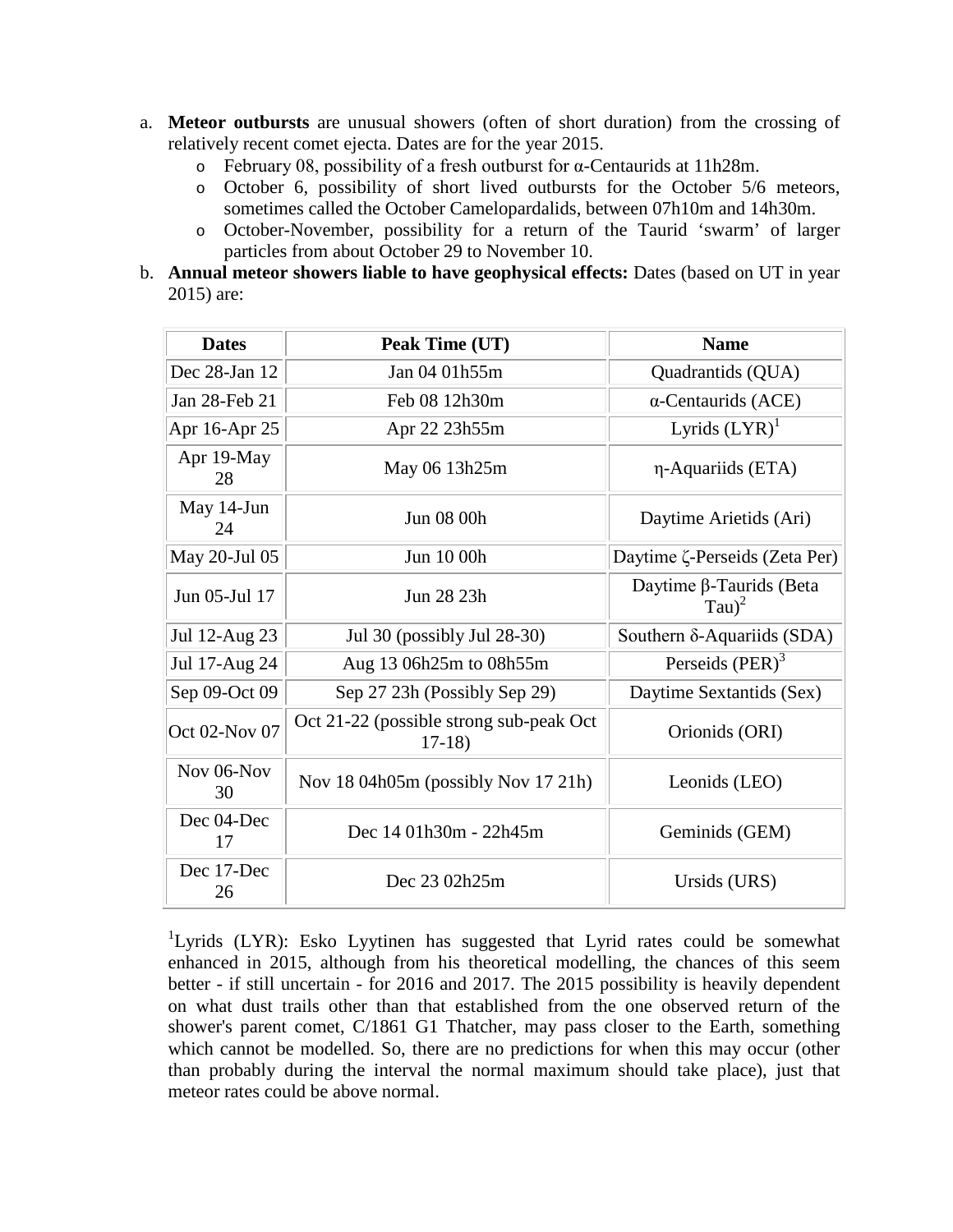$2$ Taurid "swarm" return: David Asher has been in touch to say his table suggesting there may be a daytime Taurid "swarm" return in 2015 June is wrong, and that the event will actually be a potential night-time Taurid "swarm" return in 2015 late October to early (perhaps even mid) November instead, so much more likely to be observed from Earth.

<sup>3</sup>Perseids (PER): Jérémie Vaubaillon anticipates from his theoretical modelling that the dust trail from parent comet 109P/Swift-Tuttle's 1862 return should pass closest to the Earth (the separation is about 0.00053 astronomical units) at 18h39m UT on August 12, ahead of the nodal peak (which should still happen as expected too), although its likely activity levels are uncertain. Enhanced rates, if they happen at all from this additional maximum, may persist for several hours.

c. **Annual meteor showers which may have geophysical effects:** Dates (based on UT in year 2015) are:

| <b>Dates</b>  | Peak Time (UT)    | <b>Name</b>                  |
|---------------|-------------------|------------------------------|
| Apr 15-Apr 28 | April 24 04h55m   | $\eta$ -Puppids(PPU)         |
| Jun 22-Jul 02 | June 27 21 h 20 m | June Bootids (JBO)           |
| Aug 28-Sep 05 | Sep 1 13h45m      | $\alpha$ -Aurigids (AUR)     |
| Sep 05-Sep 21 | Sep 9 22h15m      | September ε-Perseids(SPE)    |
| Oct 06-Oct 10 | Oct 9 05h40m      | Draconids (DRA)              |
| Nov 15-Nov 25 | Nov 22 04h25m     | $\alpha$ -Monocerotids (AMO) |

#### **Meteor Shower Websites:**

- Shower activity near-real time reports -- [International Meteor Organization](http://www.imo.net/)
- Meteor shower activity forecast from your own location -- [Meteor Shower Flux Estimator](http://leonid.arc.nasa.gov/estimator.html)
- Shower names and data -- [IAU Meteor Data Center](http://www.astro.amu.edu.pl/%7Ejopek/MDC2007/index.php)
- Announcements and reports of meteor outbursts -- **[IAU Minor Planet Center](http://minorplanetcenter.net/)**
- Shower outburst activity forecast -- [Institut de Mecanique celeste et de calcul des](http://www.imcce.fr/page.php?nav=en/ephemerides/phenomenes/meteor/index.php)  [ephemerides \(IMCCE\)](http://www.imcce.fr/page.php?nav=en/ephemerides/phenomenes/meteor/index.php)

#### **Meteor Shower References:**

- [Handbook for Meteor Observers,](http://www.imo.net/news/handbook) edited by Jürgen Rendtel and Rainer Arlt, IMO, 2008.
- • A Comprehensive List of Meteor Showers Obtained from 10 Years of Observations [with the IMO Video Meteor Network,](http://www.aip.de/%7Erend/molau-videoshowers_offprint.pdf) by Sirko Molau and Jürgen Rendtel (WGN, the Journal of the IMO 37:4, 2009, pp. 98-121).
- Peter Jenniskens, Meteor showers and their parent comets. Cambridge University Press, 2006, 790 pp.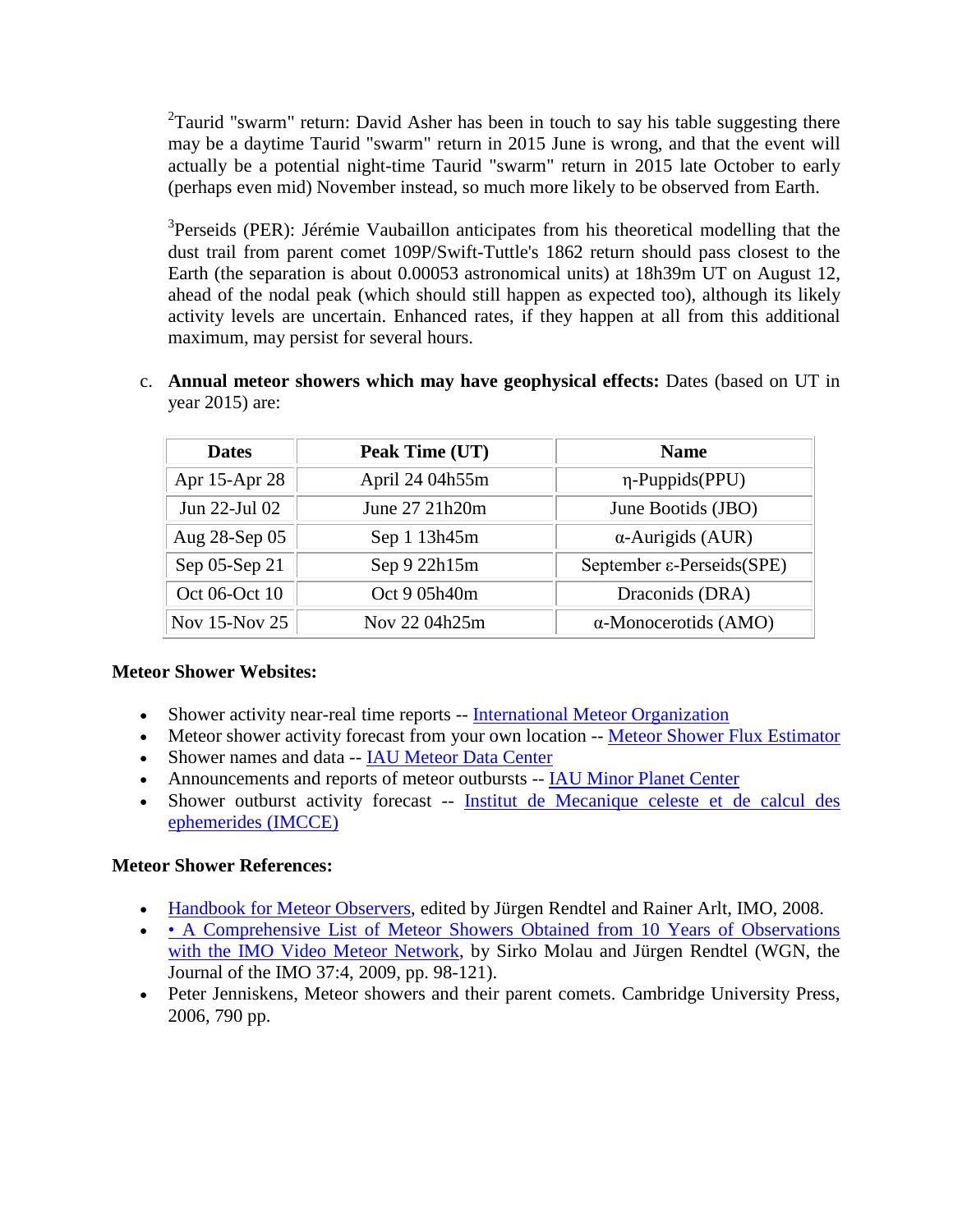# **Real Time Space Weather and Earth Effects**

The occurrence of **unusual solar or geophysical conditions** is announced or forecast by [ISES](http://ises-spaceweather.org/) through various types of geophysical **"Alerts"** (which are widely distributed via the internet on a current schedule). Stratospheric warmings (STRATWARM) were also designated for many years. The meteorological telecommunications network coordinated by the [World](http://www.wmo.ch/)  [Meteorological Organization \(WMO\)](http://www.wmo.ch/) carries these worldwide Alerts once daily soon after 0400 UT. For definitions of Alerts see ISES [URSIgram Codes.](http://www.ises-spaceweather.org/ISES/code/code.html)

# **RECOMMENDED SCIENTIFIC PROGRAMS (FINAL EDITION)**

(The following material was reviewed in 2014 by the ISES committee with the advice of representatives from the various scientific disciplines and programs represented as suitable for coordinated geophysical programs in 2015.)

#### <span id="page-5-0"></span>**Airglow and Aurora Phenomena.**

Airglow and auroral observatories operate with their full capacity around the New Moon periods. However, for progress in understanding the mechanism of many phenomena, such as low latitude aurora, the coordinated use of all available techniques, optical and radio, from the ground and in space is required. Thus, for the airglow and aurora 7-day periods on the Calendar, ionosonde, incoherent scatter, special satellite or balloon observations, etc., are especially encouraged. Periods of approximately one weeks' duration centered on the New Moon are proposed for high resolution of ionospheric, auroral and magnetospheric observations at high latitudes during northern winter.

# <span id="page-5-1"></span>**Atmospheric Electricity.**

Non-continuous measurements and data reduction for continuous measurements of atmospheric electric current density, field, conductivities, space charges, ion number densities, ionosphere potentials, condensation nuclei, etc.; both at ground as well as with radiosondes, aircraft, rockets; should be done with first priority on the RGD each Wednesday, beginning on 07 January 2015 at 0000 UT, 14 January at 0600 UT, 21 January at 1200 UT, 28 January at 1800 UT, etc. (beginning hour shifts six hours each week, but is always on Wednesday). Minimum program is at the same time on PRWD beginning with 21 January at 1200 UT. Data reduction for continuous measurements should be extended, if possible, to cover at least the full RGD including, in addition, at least 6 hours prior to indicated beginning time. Measurements prohibited by bad weather should be done 24 hours later. Results on sferics and ELF are wanted with first priority for the same hours, short-period measurements centered around minutes 35-50 of the hours indicated. Priority Weeks are the weeks that contain a PRWD; minimum priority weeks are the ones with a QWD. The World Data Centre for Atmospheric Electricity, 7 Karbysheva, St. Petersburg 194018, USSR, is the collection point for data and information on measurements.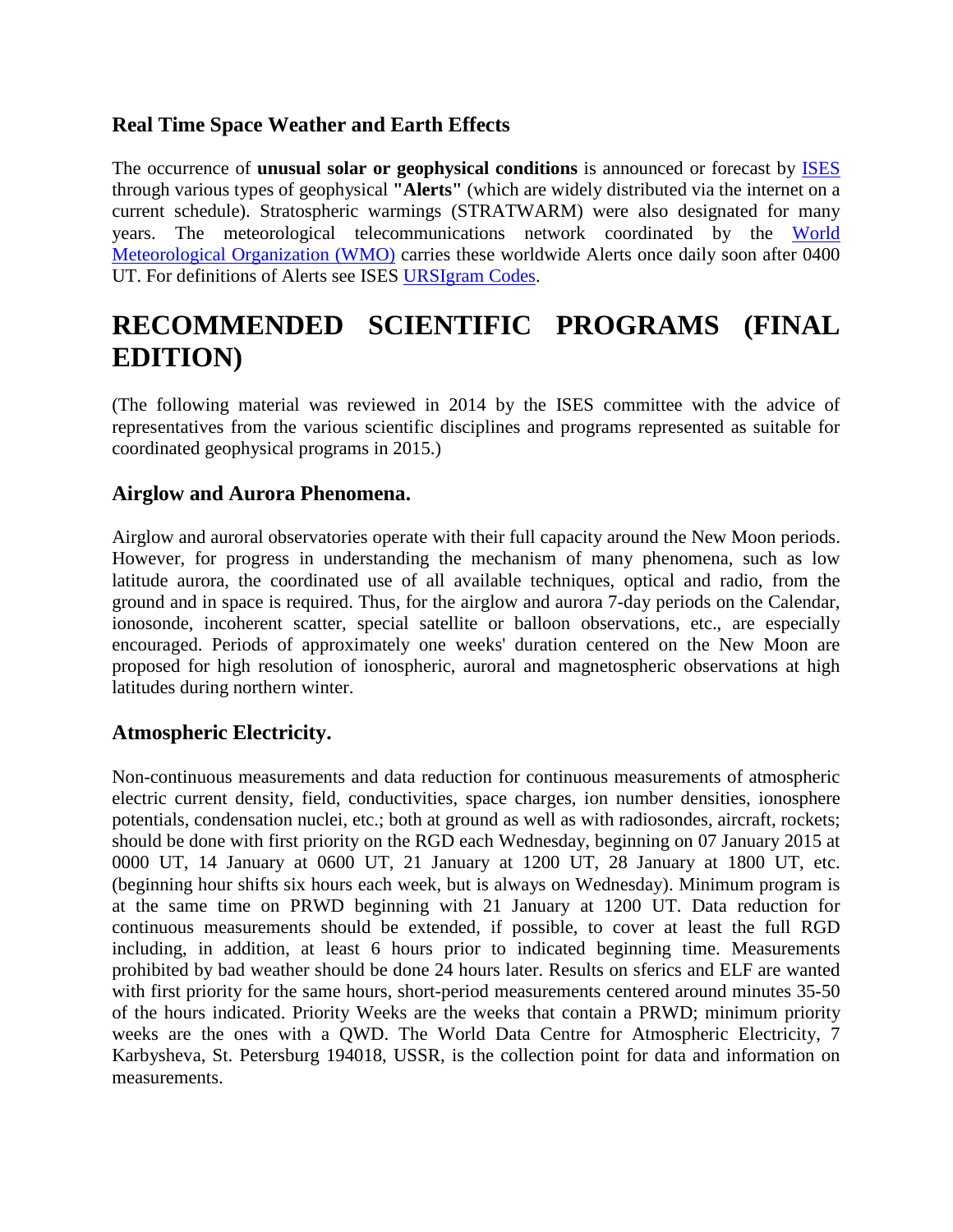# <span id="page-6-0"></span>**Geomagnetic Phenomena.**

It has always been a leading principle for geomagnetic observatories that operations should be as continuous as possible and the great majority of stations undertake the same program without regard to the Calendar.

Stations equipped for making magnetic observations, but which cannot carry out such observations and reductions on a continuous schedule are encouraged to carry out such work at least on RWD (and during times of MAGSTORM Alert).

#### <span id="page-6-1"></span>**Ionospheric Phenomena.**

Special attention is continuing on particular events that cannot be forecast in advance with reasonable certainty. The importance of obtaining full observational coverage is therefore stressed even if it is only possible to analyze the detailed data for the chosen events. In the case of vertical incidence sounding, the need to obtain quarter-hourly ionograms at as many stations as possible is particularly stressed and takes priority over recommendation (a) below when both are not practical.

<span id="page-6-2"></span>For the **vertical incidence (VI) sounding** program, the summary recommendations are:

- a. All stations should make soundings on the hour and every quarter hour;
- b. On RWDs, ionogram soundings should be made at least every quarter hour and preferably every five minutes or more frequently, particularly at high latitudes;
- c. All stations are encouraged to make f-plots on RWDs; f-plots should be made for high latitude stations, and for so-called "representative" stations at lower latitudes for all days (i.e., including RWDs and WGIs) (Continuous records of ionospheric parameters are acceptable in place of f-plots at temperate and low latitude stations);
- d. Copies of all ionogram scaled parameters, in digital form if possible, be sent to WDCs;
- e. Stations in the eclipse zone and its conjugate area should take continuous observations on solar eclipse days and special observations on adjacent days. See also recommendations under Airglow and Aurora Phenomena.

<span id="page-6-3"></span>For the 2015 **[incoherent scatter observation program](http://www.isr.sri.com/wd2015.html)**, every effort should be made to obtain measurements at least on the Incoherent Scatter Coordinated Observation Days, and intensive series should be attempted whenever possible in WGIs, on Dark Moon Geophysical Days (DMGD) or the Airglow and Aurora Periods. The need for collateral VI observations with not more than quarter-hourly spacing at least during all observation periods is stressed.

Special programs include:

• **Sudden Stratospheric Warming (StratWarm)**: Dynamics, electrodynamics, temperature and electron density in the lower and upper thermosphere and ionosphere during sudden stratospheric warming.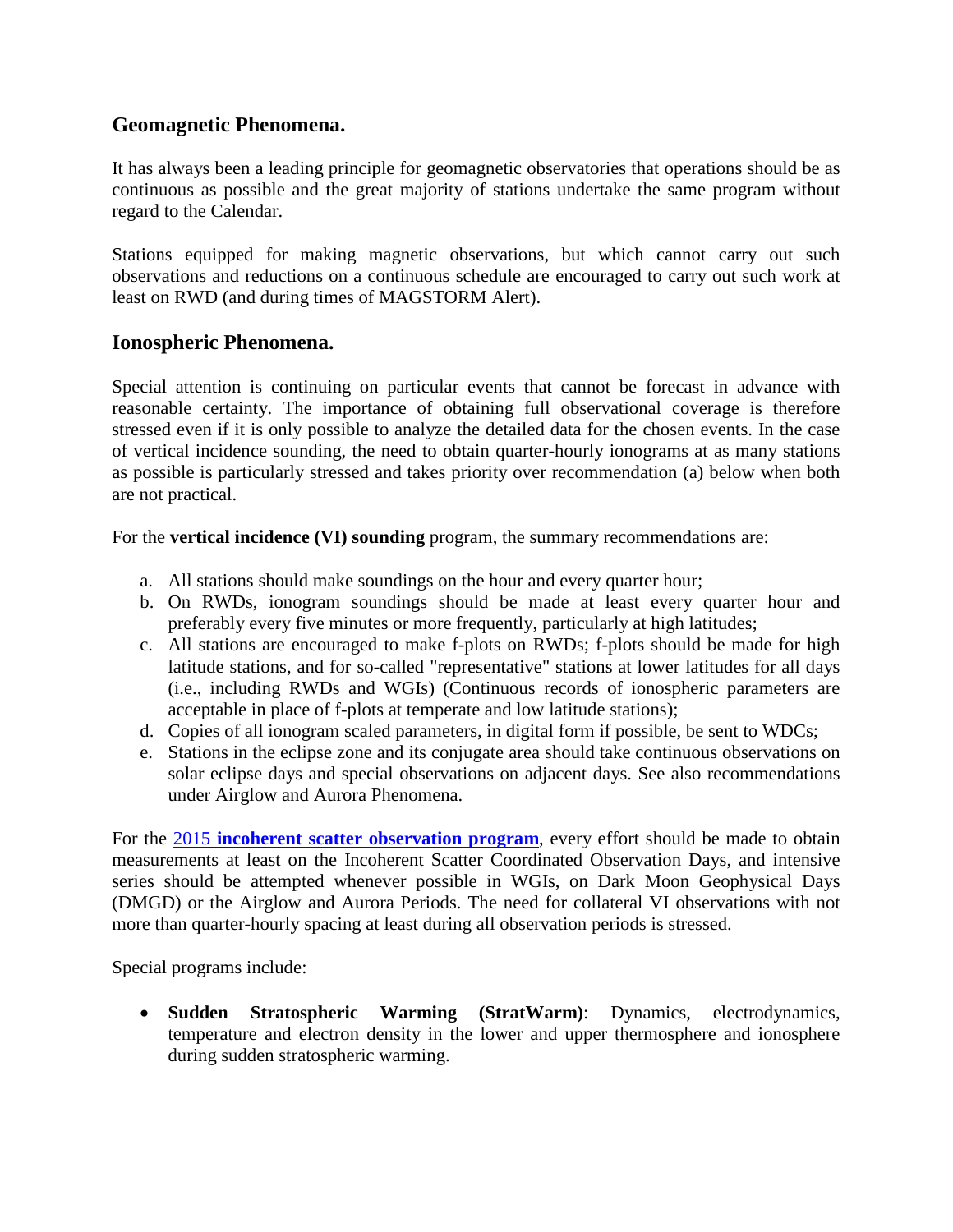- o **Key objectives**:
	- To extend studies of stratospheric warming effects to the lower and upper thermosphere and their coupling to the ionosphere;
	- To document variations in multiple thermospheric and ionospheric parameters in response to different stratospheric sudden warming events and determine the mechanisms responsible;
	- To compare variations in temperatures and winds to the mesospheric response as given by MF and meteor radars and lidars.
- o **Background condition**: The observations need to be made before and during the sudden stratospheric warming. A 10-day campaign is requested.
- o **Primary parameters to measure**: LTCS mode electron and ion temperatures from lowest possible altitudes throughout the F-region, zonal and meridional components of the neutral wind in the lower thermosphere (95-140km), ExB drift, F-region meridional wind. Temporal resolution can be sacrificed and data integration period increased in order to obtain data at lower altitudes.
- o **Need for simultaneous data**: The idea is to measure how variations in temperatures, electric field and winds associated with sudden stratospheric warming change with latitude and altitude and relate to variations in electron density.
- o **Principal investigator**: Larisa P. Goncharenko (MIT Haystack Observatory, USA), [lpg@haystack.mit.edu.](mailto:lpg@haystack.mit.edu) Larisa is responsible for issuing the alert and will provide five days' notice.
- o **Co-investigators**: Jorge Chau (Leibniz-Institute for Atmospheric Physics, Rostock University, Germany), Hanli Liu (NCAR, USA).

# • **Gravity Wave Coupling with Winds and Tides**

- o **Key objectives**: Allow the investigation of wave propagation into the thermosphere and potential coupling with winds and tides, as well as studying whether low-altitude generated gravity waves are important for scintillation patches and the generation of TIDs.
- o **Conditions required**: Quiet conditions to restrict contamination from geomagnetic effects. Observations over several contiguous days in January are desired. This request will be satisfied by the StratWarm run.
- o **Principal investigator**: Andrew Kavanagh (British Antarctic Survey, UK), [andkav@bas.ac.uk.](mailto:andkav@bas.ac.uk)
- **Solar Eclipse**
	- o **Key objective**: To study the ionospheric response to a total solar eclipse.
	- o **Conditions required**: The day of the eclipse, 20 March, plus a day or two of quiet conditions on either side of the eclipse. This experiment has priority in case of conflict with the Merino world day run.
	- o **Principal investigators**: Owen Roberts (Aberystwyth University, UK), [owr6@aber.ac.uk;](mailto:owr6@aber.ac.uk) and Ingemar Häggström (EISCAT Scientific Association), [ingemar@eiscat.se.](mailto:ingemar@eiscat.se)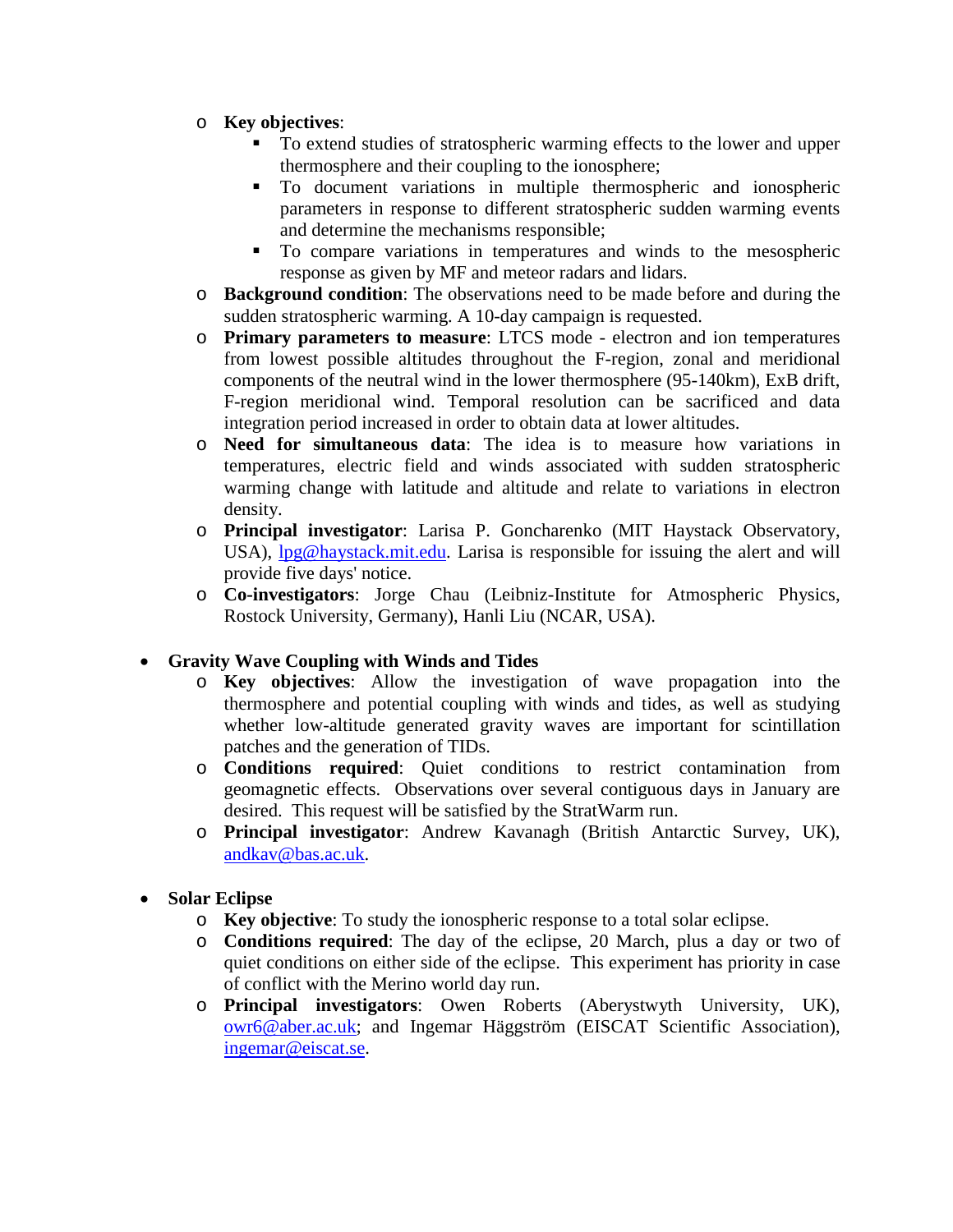#### • **Meridional Circle (Merino)**

- o **Key objective**: To determine the latitudinal variations and their east-west hemispheric differences during solar storms and/or under quiet magnetic conditions.
- o **Need for simultaneous data**: This coordinated observation involves ISR world day participants as well as the Chinese Meridian Project facilities. This major Chinese project provides comprehensive ground-based space weather observing in the Eastern Hemisphere, in particular along the 120E longitude where 15 observatories, including an ISR, distributed from northern China to the South Pole, are established. They are equipped with, among other instruments, ionospheric radio sensors (digisonds, GPS receivers, MF radars, coherent radars, etc) and optical sensors (Lidars, FPIs, all-sky imagers). For this campaign, intensive observational modes will be adopted for most of the instruments.
- o **Principal investigator**: Shunrong Zhang (MIT Haystack Observatory, USA), [shunrong@haystack.mit.edu.](mailto:shunrong@haystack.mit.edu)
- o **Co-investigators**: Guotao Yang and Zhaohui Huang (National Space Science Center, China), and John Foster (MIT Haystack Observatory, USA).
- o **Time**: Four days in the alert period from 13-27 March. Shunrong will be responsible for issuing the alert notice, which will be at least five days in advance of the experiment start. Please note, the Eclipse mode has priority in case of conflict.
- o **Modes**: Synoptic for all radars, except for Millstone Hill where low elevation azimuth scans are preferred.
- **Synoptic**
	- o **Key objectives**: Synoptic experiments are intended to emphasize wide coverage of the F region, with some augmented coverage of the topside or E region to fill in areas of the databases that have relatively little data.
	- o **Investigators**: Jan Sojka (Utah State University, USA) [sojka@usu.edu;](mailto:sojka@usu.edu) and Ian McCrea (Rutherford Appleton Laboratory, UK), [ian.mccrea@stfc.ac.uk.](mailto:ian.mccrea@stfc.ac.uk)

#### • **Northern Deep Polar Winter Observations**

- o **Key objectives**: Because of the optical conditions near solstice, this is a unique opportunity to capitalize on northern high-latitude measurements by optical instruments. This could be a prime time to study:
	- The formation, evolution, and decay of SAPS (Sub-Auroral Polarization Streams) and SED (Storm-Enhanced Densities) by measuring the penetration electric fields at low latitudes, the formation of SAPS electric fields and SED at mid-latitudes, and the motion of enhanced electron densities across the polar cap at high latitudes;
	- Meso-scale polar cap phenomena such as patches, reversed flow events, flow channel propagation (Dåbakk);
	- The evolution of polar cap aurora and patches (Dahlgren and Semeter);
	- Polar cap patch transit, decay rates and large-scale changes within patch structures (Wood); and
	- Global trans-polar coupling and sun-aligned arcs (Carlson).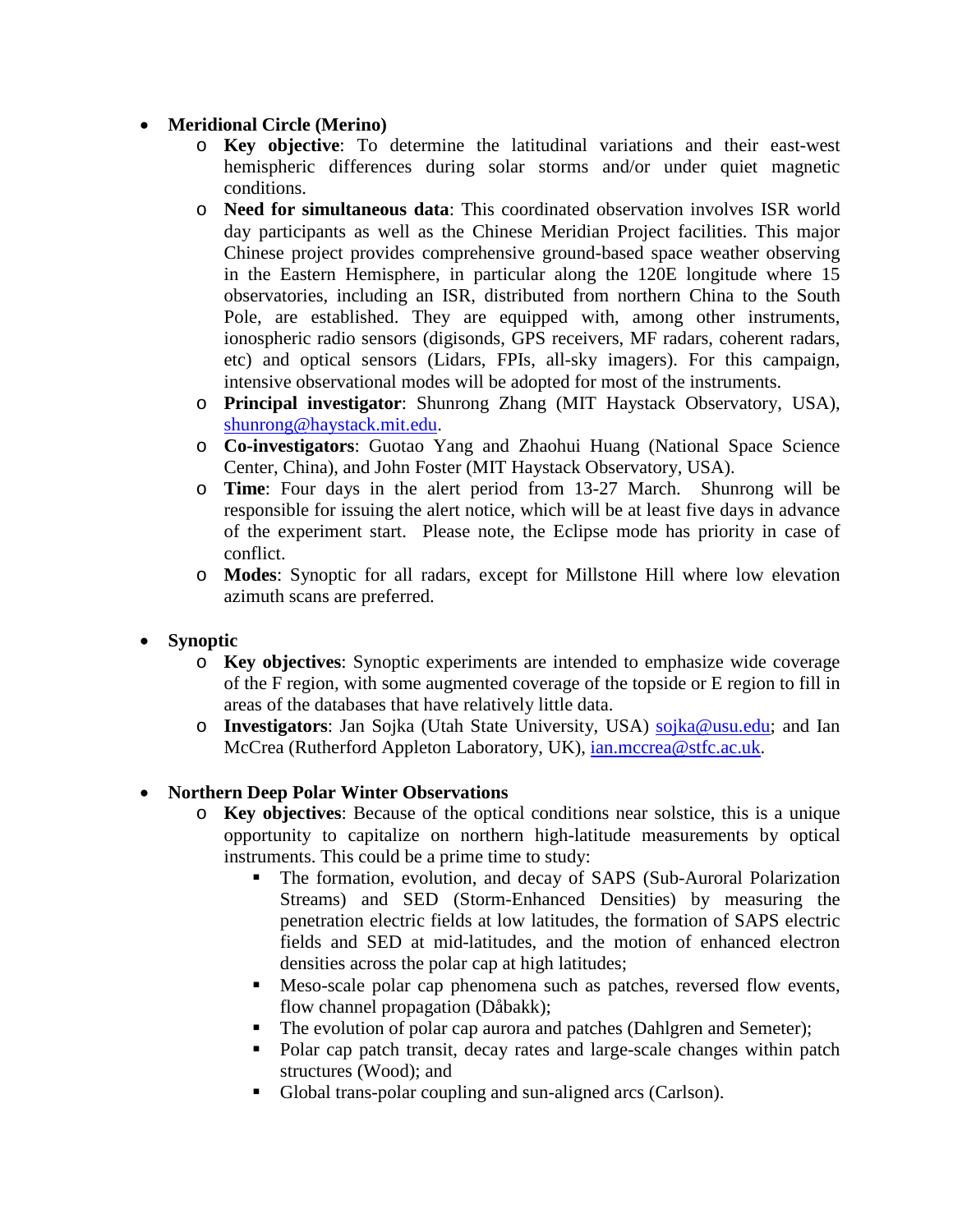This period is historically in high demand at the high-latitude ISRs and the facilities will run modes that will satisfy the multiple investigators.

- o **Conditions required**: Operating the ISRs for four continuous days centered on the December New Moon should maximize the likelihood of the optical instruments getting good measurements during clear, dark skies.
- o **Principal investigators**: Herb Carlson (US Air Force Research Laboratories, USA), [herbert.c.carlson@gmail.com;](mailto:herbert.c.carlson@gmail.com) Yvonne Dåbakk (University of Alaska-Fairbanks, USA), [y.r.dabakk@fys.uio.no;](mailto:y.r.dabakk@fys.uio.no) Hanna Dahlgren (Royal Institute of Technology, KTH, Sweden), [hannad@kth.se;](mailto:hannad@kth.se) K. Oksavik (University of Bergen, Norway), [kjellmar.oksavik@uib.no;](mailto:kjellmar.oksavik@uib.no) Joshua Semeter (Boston University, USA), [jls@bu.edu;](mailto:jls@bu.edu) and Alan Wood (Nottingham Trent University, UK), [alan.wood@ntu.ac.uk.](mailto:alan.wood@ntu.ac.uk)
- o **Need for simultaneous data**: Geomagnetic storms are known to impact the ionosphere on a global scale. Penetration electric fields occur at low latitudes, enhanced SAPS flows occur at mid-latitudes, the plasma flow is enhanced in the polar cap, and dense F-region plasma is transported from lower latitudes into and across the polar cap. Therefore, all radars should be operating at the same time.
- AO -- [Arecibo Observatory](http://www.naic.edu/aisr/olmon2005/omframedoc.html)
- JRO -- [Jicamarca Radio Observatory.](http://jro.igp.gob.pe/english/radar/operation/real-time_en.php)

Special programs: Ian McCrea, Rutherford Appleton Laboratory, UK; tel:+44(0)1235 44 6513; Fax:+44(0)1235 44 5848; email:  $\frac{\text{ian.ב}{\text{m.}}$  mccrea@stfc.ac.uk, chair of URSI ISWG (Commission G). See the [2015 Incoherent Scatter Coordinated Observation Days \(URSI-ISWG\)](http://www.isr.sri.com/wd2015.html) webpage for complete 2015 definitions.

For the **ionospheric drift** or wind measurement by the various radio techniques, observations are recommended to be concentrated on the weeks including RWDs.

For **travelling ionosphere disturbances**, propose special periods for coordinated measurements of gravity waves induced by magnetospheric activity, probably on selected PRWDs and RWDs.

For the **ionospheric absorption** program half-hourly observations are made at least on all RWDs and half-hourly tabulations sent to WDCs. Observations should be continuous on solar eclipse days for stations in the eclipse zone and in its conjugate area. Special efforts should be made to obtain daily absorption measurements at temperate latitude stations during the period of Absorption Winter Anomaly, particularly on days of abnormally high or abnormally low absorption (approximately October-March, Northern Hemisphere; April-September, Southern Hemisphere).

For **back-scatter and forward scatter** programs, observations should be made and analyzed at least on all RWDs.

For synoptic observations of **mesospheric (D region) electron densities**, several groups have agreed on using the RGD for the hours around noon.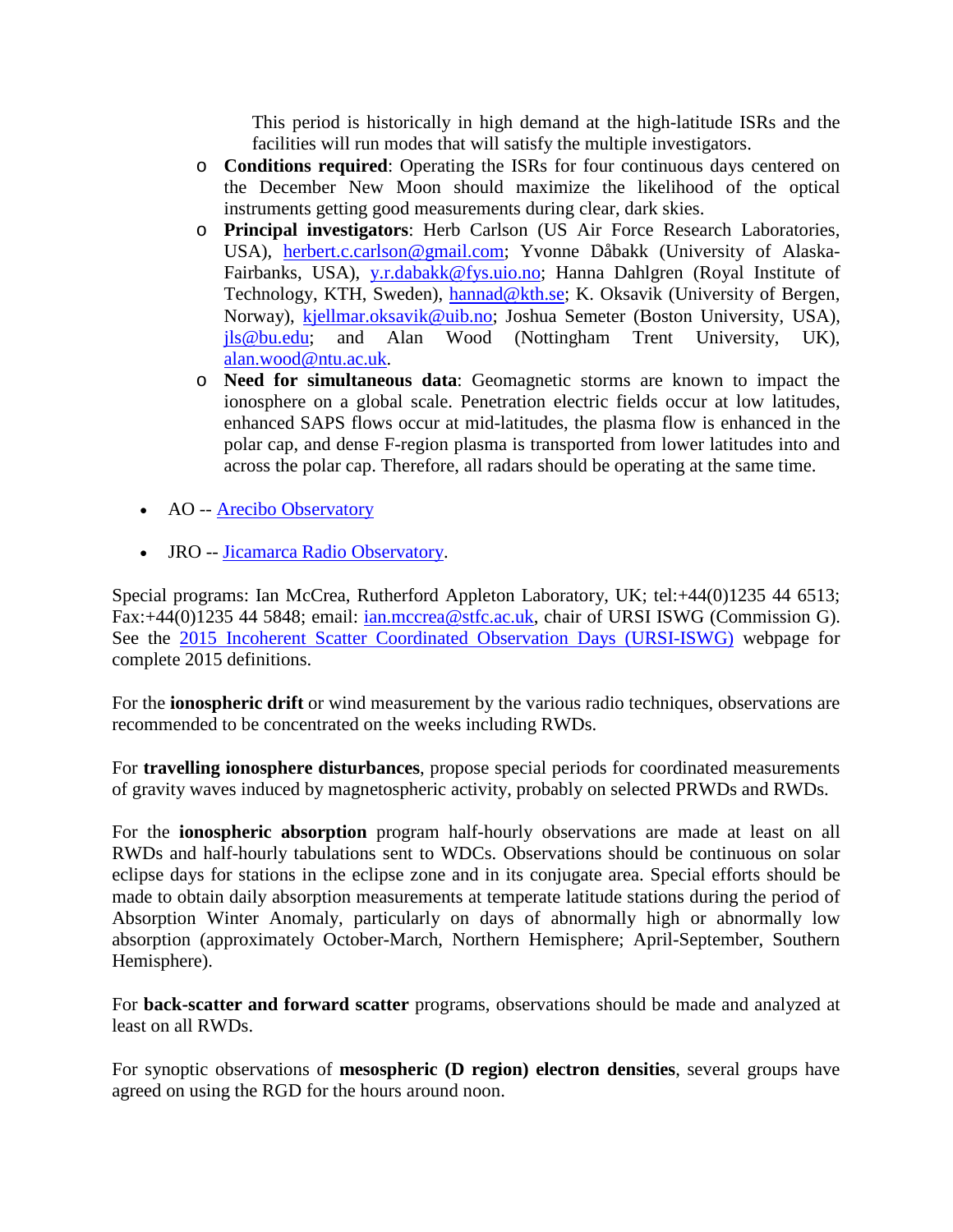For **ELF noise measurements of earth-ionosphere cavity resonances** any special effort should be concentrated during WGIs.

It is recommended that more intensive observations in all programs be considered on days of unusual meteor activity.

#### <span id="page-10-0"></span>**Meteorology.**

Particular efforts should be made to carry out an intensified program on the RGD -- each Wednesday, UT. A desirable goal would be the scheduling of meteorological rocketsondes, ozone sondes and radiometer sondes on these days, together with maximum-altitude rawinsonde ascents at both 0000 and 1200 UT.

During **WGI and STRATWARM Alert Intervals,** intensified programs are also desirable, preferably by the implementation of RGD-type programs (see above) on Mondays and Fridays, as well as on Wednesdays.

# <span id="page-10-1"></span>**Global Atmosphere Watch (GAW).**

The [World Meteorological Organization \(WMO\)](http://www.wmo.ch/) [Global Atmosphere Watch \(GAW\)](http://www.wmo.int/pages/prog/arep/gaw/gaw_home_en.html) integrates many monitoring and research activities involving measurement of atmospheric composition, and serves as an early warning system to detect further changes in atmospheric concentrations of greenhouse gases, changes in the ozone layer and in the long range transport of pollutants, including acidity and toxicity of rain as well as of atmospheric burden of aerosols (dirt and dust particles). Contact WMO, 7 bis avenue de la Paix, P.O. Box 2300, CH-1211 Geneva 2, Switzerland or wmo@wmo.int.

#### <span id="page-10-2"></span>**Solar Phenomena.**

Observatories making specialized studies of solar phenomena, particularly using new or complex techniques, such that continuous observation or reporting is impractical, are requested to make special efforts to provide to WDCs data for solar eclipse days, RWDs and during PROTON/FLARE ALERTS. The attention of those recording solar noise spectra, solar magnetic fields and doing specialized optical studies is particularly drawn to this recommendation.

#### <span id="page-10-3"></span>**Variability of the Sun and Its Terrestrial Impact [\(VarSITI\)](http://www.yorku.ca/scostep/?page_id=1426).**

Program within the [SCOSTEP](http://www.yorku.ca/scostep/) (Scientific Committee on Solar-Terrestrial Physics): 2014-2018. The VarSITI program will strive for international collaboration in data analysis, modeling, and theory to understand how the solar variability affects Earth. The VarSITI program will have four scientific elements that address solar terrestrial problems keeping the current low solar activity as the common thread: SEE (Solar evolution and Extrema), MiniMax24/ISEST (International Study of Earth-affecting Solar Transients), SPeCIMEN (Specification and Prediction of the Coupled Inner-Magnetospheric Environment), and ROSMIC (Role Of the Sun and the Middle atmosphere/thermosphere/ionosphere In Climate). Contact is Prof. Marianna Shepherd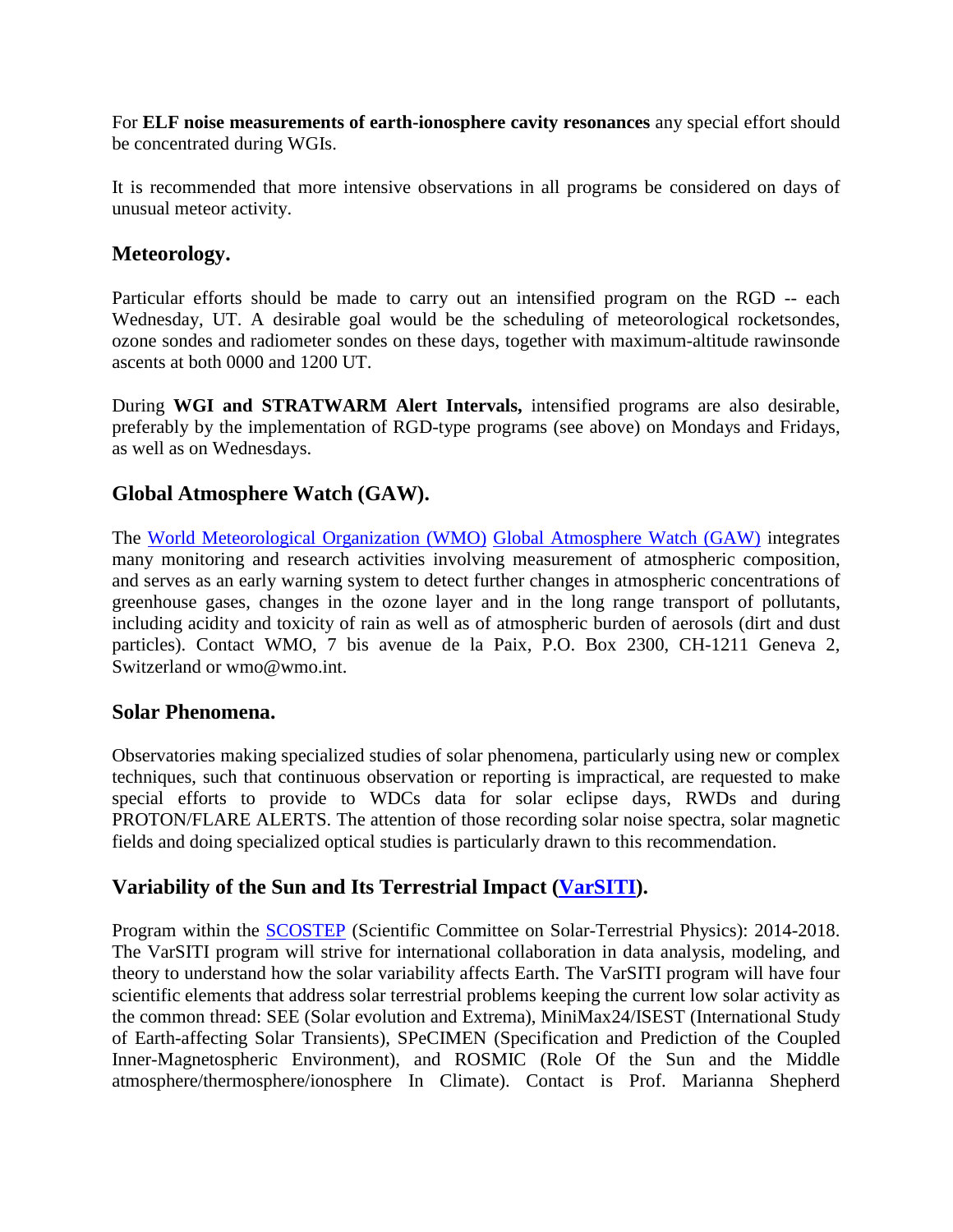(mshepher@yorku.ca), President of SCOSTEP. Co-chairs are Katya Georgieva (SRTI, Bulgaria) and Kazuo Shiokawa (STEL, Japan).

**ILWS [\(International Living With a Star\)](http://ilwsonline.org/)** International effort to stimulate, strengthen, and coordinate space research to understand the governing processes of the connected Sun-Earth System as an integrated entity. Contact info@ilwsonline.org.

**ISWI** (*International Space Weather Initiative*) -- a program of international cooperation to advance space weather science by a combination of instrument deployment, analysis and interpretation of space weather data from the deployed instruments in conjunction with space data, and communicate the results to the public and students. The goal of the ISWI is to develop the scientific insight necessary to understand the science, and to reconstruct and forecast near-Earth space weather. This includes instrumentation, data analysis, modelling, education, training, and public outreach. Contact J. Davila at Joseph.M.Davila@nasa.gov.

# <span id="page-11-0"></span>**Space Research, Interplanetary Phenomena, Cosmic Rays, Aeronomy.**

Experimenters should take into account that observational efforts in other disciplines tend to be intensified on the days marked on the Calendar, and schedule balloon and rocket experiments accordingly if there are no other geophysical reasons for choice. In particular it is desirable to make rocket measurements of ionospheric characteristics on the same day at as many locations as possible; where feasible, experimenters should endeavor to launch rockets to monitor at least normal conditions on the Quarterly World Days (QWDs) or on RWDs, since these are also days when there will be maximum support from ground observations. Also, special efforts should be made to assure recording of telemetry on QWDs and Airglow and Aurora Periods of experiments on satellites and of experiments on spacecraft in orbit around the Sun.

# <span id="page-11-1"></span>**Meteor showers.**

Of particular interest are both predicted and unexpected showers from the encounter with recent dust ejecta of comets (meteor outbursts). The period of activity, level of activity, and magnitude distributions need to be determined in order to provide ground truth for comet dust ejection and meteoroid stream dynamics models. Individual orbits of meteoroids can also provide insight into the ejection circumstances. If a new (1-2 hour duration) shower is observed due to the crossing of the 1-revolution dust trail of a (yet unknown) Earth threatening long-period comet, observers should pay particular attention to a correct determination of the radiant and time of peak activity in order to facilitate predictions of future encounters. Observations of meteor outbursts should be reported to the I.A.U. Minor Planet Center (mpc@cfa.harvard.edu) and International Meteor Organization (visual@imo.net). The activity curve, mean orbit, and particle size distribution of minor annual showers need to be characterised in order to understand their relationship to the dormant comets among near-Earth objects. Annual shower observations should be reported to national meteor organizations, or directly to the [International Meteor Organization.](http://www.imo.net/) Meteoroid orbits are collected by the [IAU Meteor Data Center.](http://www.astro.sk/%7Ene/IAUMDC/Ph2003/)